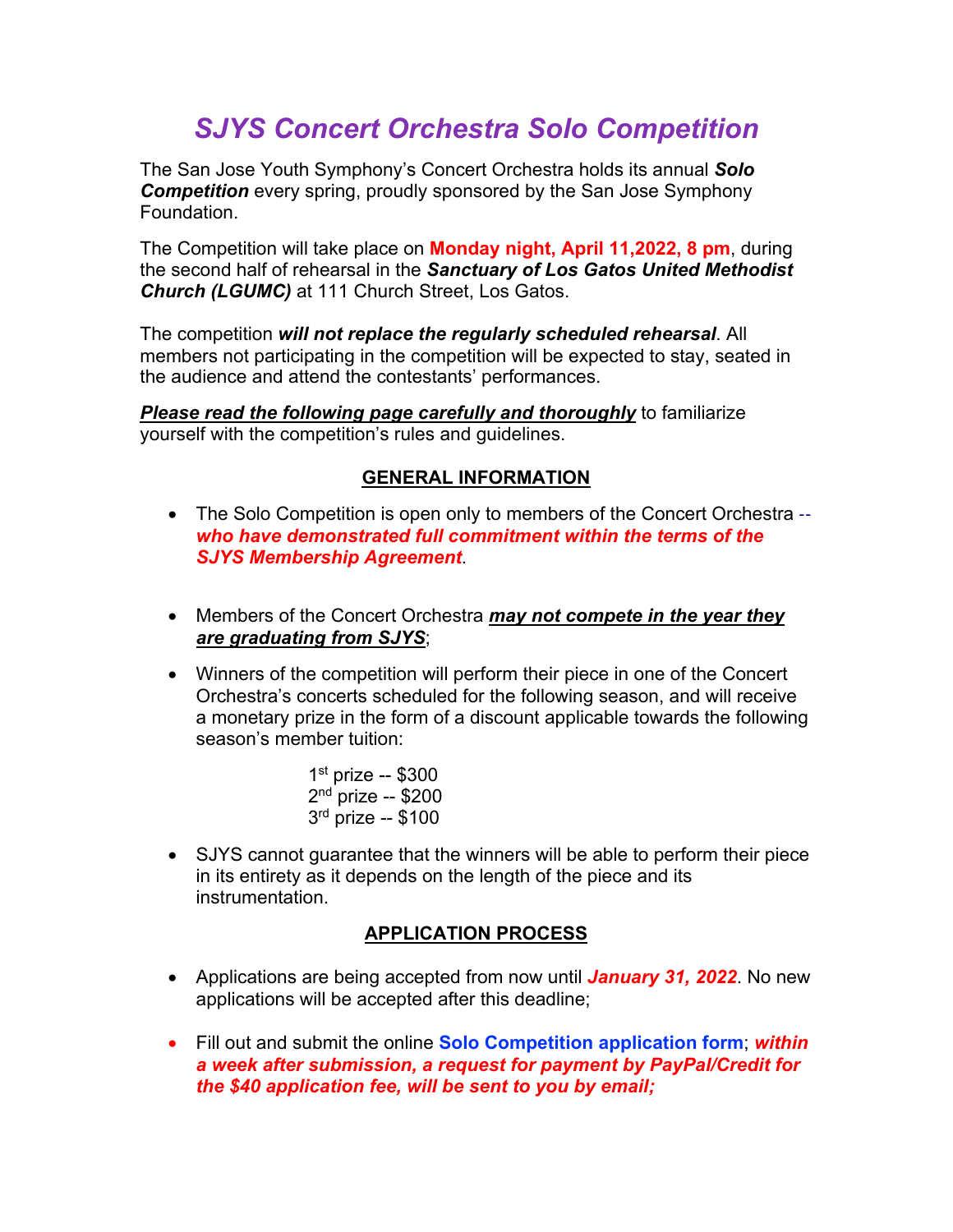- All applicants *MUST EMAIL A LINK TO A RECORDING OF THEIR PERFORMANCE of the selected piece for the competition; The recording must be of up to two contrasting movements (or one, if the piece has only one movement)*.
- All applications will be prescreened. A maximum of 10 applicants will be chosen for the competition and will be announced within two weeks from the application filing deadline;
- SJYS will schedule a performance time and will notify the applicant of the assigned time no later than two weeks prior to the competition date;
- All applicants must be on call to perform at any time during the evening of the competition, in case of potential last-minute schedule changes.

# **COMPETITION RULES**

- Contestants may play any orchestral instrument;
- Double or triple concertos are accepted;
- Vocalists or pianists or non-orchestral instrumental musicians may not apply;
- Contestants are not permitted to enter the competition with a concerto that was performed by the Concert Orchestra during the previous year;
- SJYS strongly recommends that contestants choose pieces from the sample list posted below on this page;
- If the applicant wishes to perform a concerto that is not included in the sample list, *he/she must submit a request for approval from SJYS by October 31, 2021*;
- SJYS will notify the applicant by the end of November, whether the concerto selected is acceptable, based on the level of the piece, instrumentation and other relevant factors;
- *All contestants must prepare at least two full contrasting movements from their concerto. SJYS highly encourages Concert Orchestra members to play their piece from memory, although it is not required;*
- All contestants must provide their own accompanist for the competition, *and notify SJYS of their choice of accompanist by NO LATER THAN February 15, 2022*;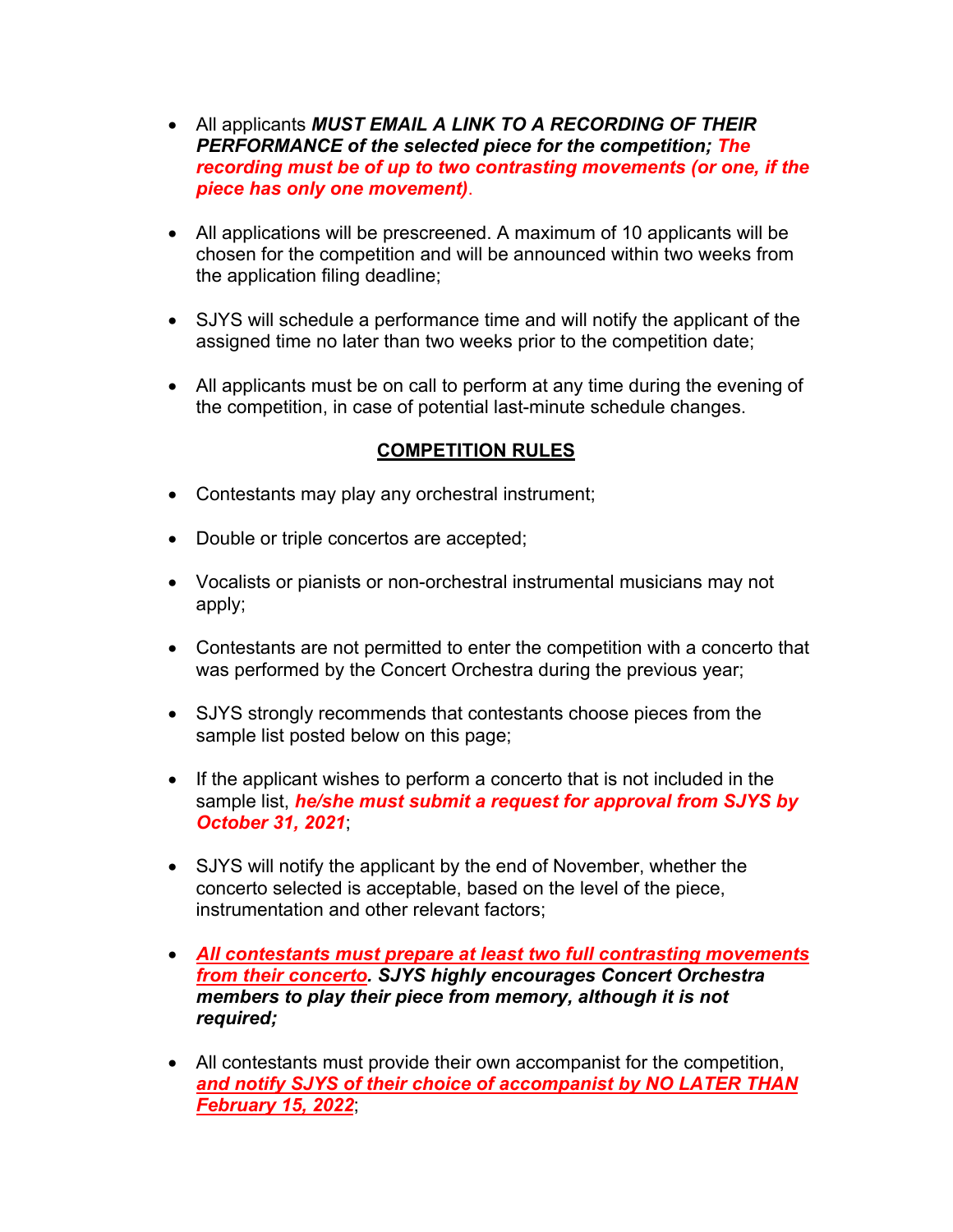- *All contestants MUST SUBMIT TWO COPIES OF THEIR MUSIC (EITHER THE SOLO OR THE ACCOMPANIMENT) of the music performed, WITH THE APPLICATION*;
- Contestants who arrive after their assigned time will not be allowed to perform. Please plan to arrive early and warm up in the room provided;
- Contestants may not exchange audition times with other contestants.

# **THE COMPETITION**

- The competition will be divided into three categories: strings, woodwinds/brass, and double/triple concertos;
- No more than three winners will be chosen. The judges have the right to choose no winners in the event that the level of performance does not meet the standards of competition. The decision of the judges is final;
- The judges will announce the winners at the conclusion of the competition;
- SJYS members and parents are welcome to attend the competition as observers;
- SJYS expects that the winners keep their performance level as high or higher by the first rehearsal date with the orchestra. There will be a mandatory meeting with the conductor one month prior to the first rehearsal date, where the winners are expected to demonstrate their competence in performing the work.
- Competition winners **must be prepared to play their piece for any set of the following season in the event of an exigency**, regardless of which set they are initially assigned to perform or will be disqualified from playing.

# **Sample list of accepted concerti for Concert Orchestra Solo Competition**

# **Flute**:

Chaminade – Concertino op. 107 Haydn – Concerto Mozart – Andante K. 315 Mozart – Concertos No. 1or 2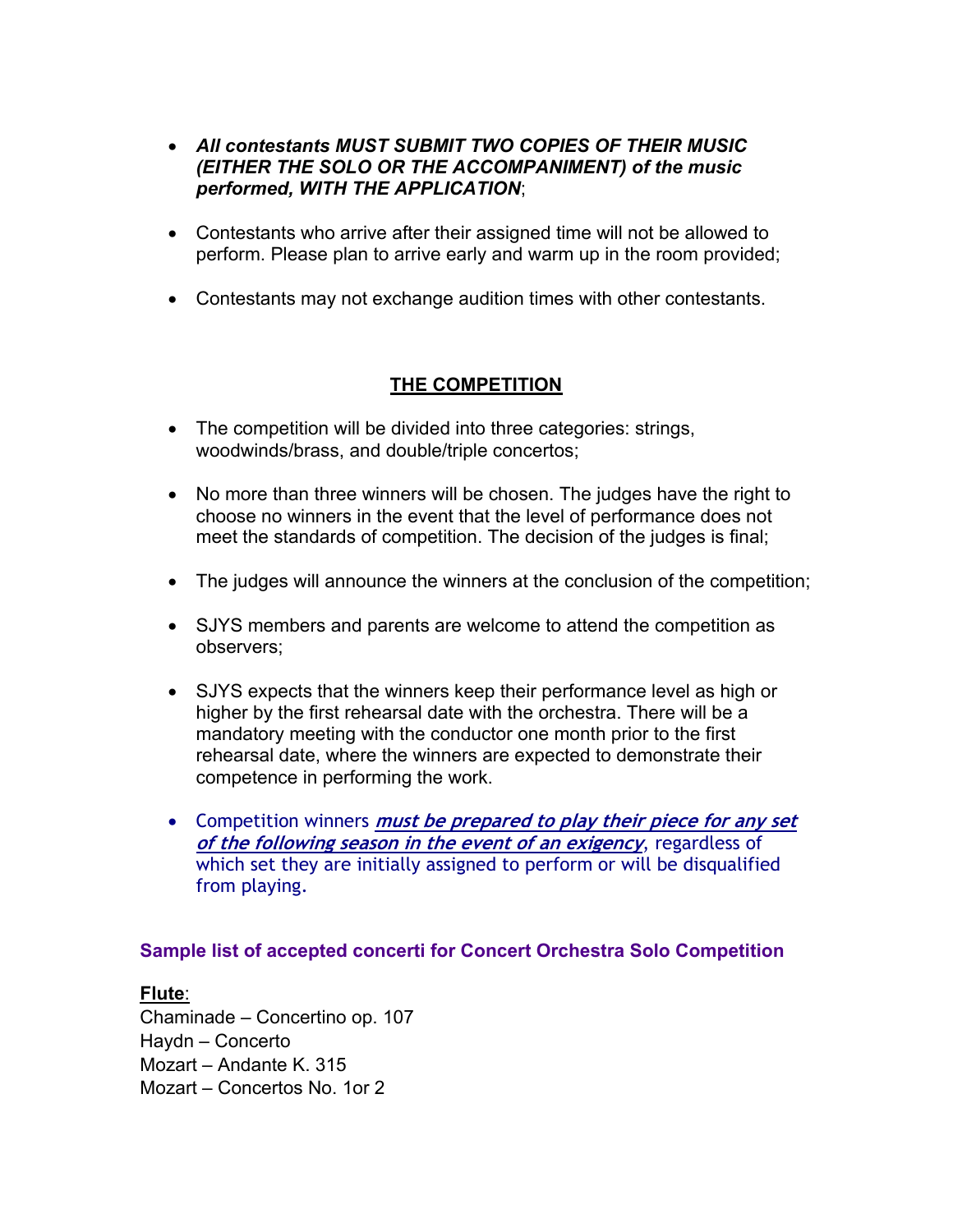# **Oboe**:

Albinoni – Concertos, op.7 No. 3, and op. 9 No. 2 Bellini – Concerto E- flat major Cimarosa – Concerto c minor Donizetti - Concertino F major Haydn – Concerto Marcello – Concerto c minor Mozart – Concerto K. 314

# **Clarinet:**

Mozart – Concerto K.622 Weber, C.M. – Concertos No. 1or 2, Concertino op. 26

#### **Bassoon:**

Mozart – Concerto Weber, C.M. - Concerto op.75

#### **Horn:**

Haydn – Concertos No.1 or 2 Mozart – Concertos No. 1 or 3

# **Trumpet:**

Haydn – Concerto Hummel – Concerto

# **Trombone:**

Baroque concertos; L.Mozart

# **Violin:**

Accolay - Concerto J.S. Bach – Concertos No. 1 & 2 Beethoven – Romances op. 40 & op.50 Bruch – Concerto No. 1 in G minor Dvorak – Romance in F minor op. 11 Haydn – Concertos no. 1 in C and no. 2 in G Mozart – Concertos No. 3, 4 or 5 Viotti – Concerto No. 23 Vivaldi – any concerto Wieniawski – Legende Op. 17, Concerto in d minor Op. 22

# **Viola:**

J.C. Bach – Concerto